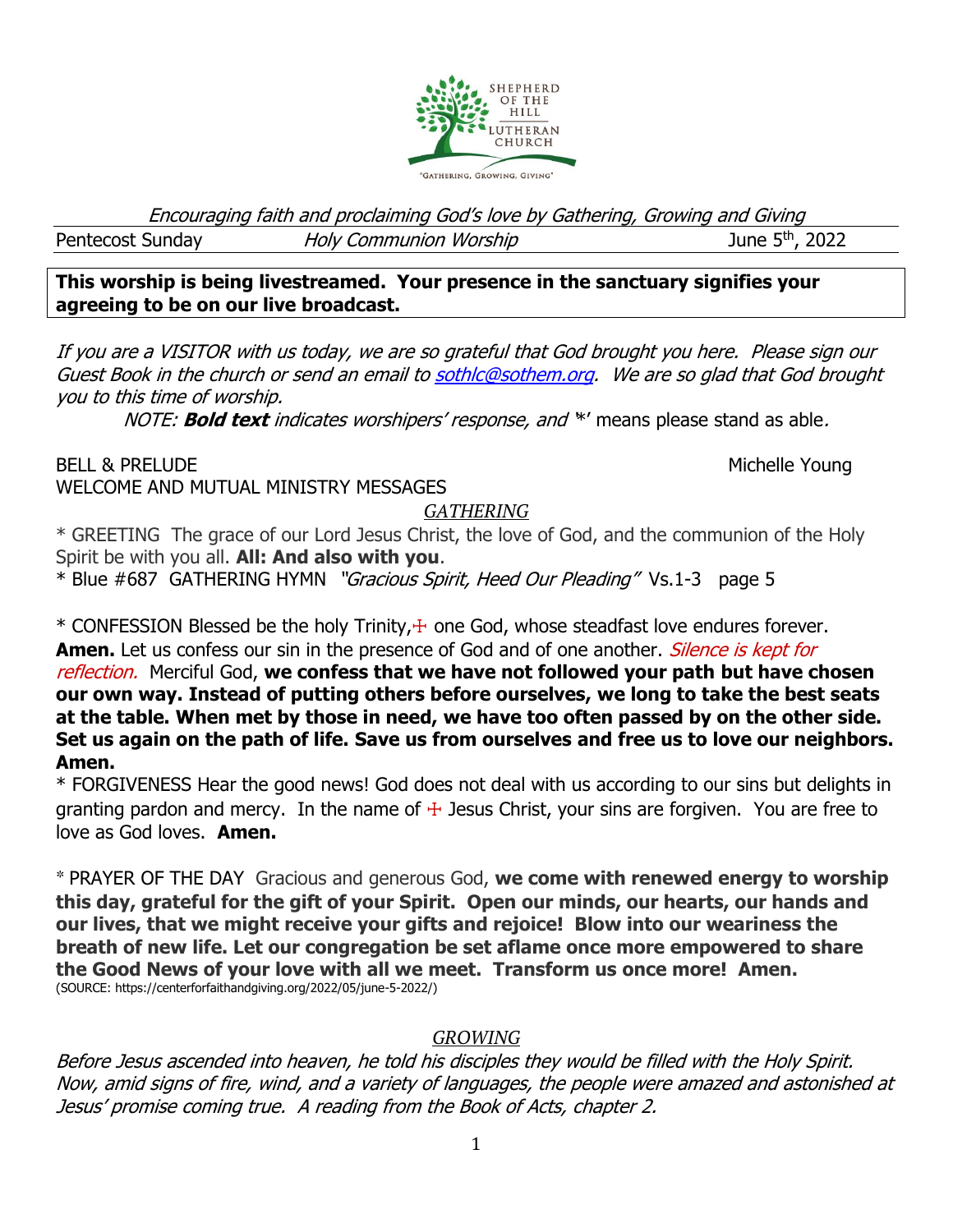<sup>1</sup>When the day of Pentecost had come, [the apostles] were all together in one place. <sup>2</sup>And suddenly from heaven there came a sound like the rush of a violent wind, and it filled the entire house where they were sitting. <sup>3</sup>Divided tongues, as of fire, appeared among them, and a tongue rested on each of them. <sup>4</sup>All of them were filled with the Holy Spirit and began to speak in other languages, as the Spirit gave them ability.

 $5$ Now there were devout Jews from every nation under heaven living in Jerusalem.  $6$ And at this sound the crowd gathered and was bewildered, because each one heard them speaking in the native language of each. <sup>7</sup>Amazed and astonished, they asked, "Are not all these who are speaking Galileans?  $8$ And how is it that we hear, each of us, in our own native language?  $9$ Parthians, Medes, Elamites, and residents of Mesopotamia, Judea and Cappadocia, Pontus and Asia, <sup>10</sup>Phrygia and Pamphylia, Egypt and the parts of Libya belonging to Cyrene, and visitors from Rome, both Jews and proselytes, <sup>11</sup>Cretans and Arabs—in our own languages we hear them speaking about God's deeds of power." <sup>12</sup>All were amazed and perplexed, saying to one another, "What does this mean?" <sup>13</sup>But others sneered and said, "They are filled with new wine."

 $14$ But Peter, standing with the eleven, raised his voice and addressed them, "Men of Judea and all who live in Jerusalem, let this be known to you, and listen to what I say. <sup>15</sup>Indeed, these are not drunk, as you suppose, for it is only nine o'clock in the morning.  $^{16}$ No, this is what was spoken through the prophet Joel:

 $17$ In the last days it will be, God declares, that I will pour out my Spirit upon all flesh, and your sons and your daughters shall prophesy, and your young men shall see visions, and your old men shall dream dreams.  $18$ Even upon my slaves, both men and women, in those days I will pour out my Spirit; and they shall prophesy.  $19$ And I will show portents in the heaven above and signs on the earth below, blood, and fire, and smoky mist.

<sup>20</sup>The sun shall be turned to darkness and the moon to blood, before the coming of the Lord's great and glorious day.  $21$ Then everyone who calls on the name of the Lord shall be saved.'" The word of the Lord. **Thanks be to God.** 

The Apostle Paul writes to the Christian church of Philippi while he is in prison. These brethren in faith had supported Paul in his imprisonment with prayers and gifts to supply his needs. The joyful tone of the letter may seem unexpected, but Paul rejoices in the partnership he has had with the Philippians…and with the anticipation of Jesus' return. A reading from the Letter to the Philippians, chapter 4, beginning at verse 4.

**<sup>4</sup>** Rejoice in the Lord always; again I will say, Rejoice. **<sup>5</sup>** Let your gentleness be known to everyone. The Lord is near. **<sup>6</sup>** Do not be anxious about anything, but in everything by prayer and supplication with thanksgiving let your requests be made known to God. **<sup>7</sup>** And the peace of God, which surpasses all understanding, will guard your hearts and your minds in Christ Jesus.

**<sup>8</sup>** Finally, brothers and sisters, whatever is true, whatever is honorable, whatever is just, whatever is pure, whatever is pleasing, whatever is commendable, if there is any excellence and if there is anything worthy of praise, think about these things. **<sup>9</sup>** As for the things that you have learned and received and heard and noticed in me, do them, and the God of peace will be with you. Here ends our readings.

MESSAGE Are we ready for the Holy Spirit to move us and direct us? Pastor Mary Eide Blue #688 HYMN OF THE DAY "O Holy Spirit, Root of Life" page 6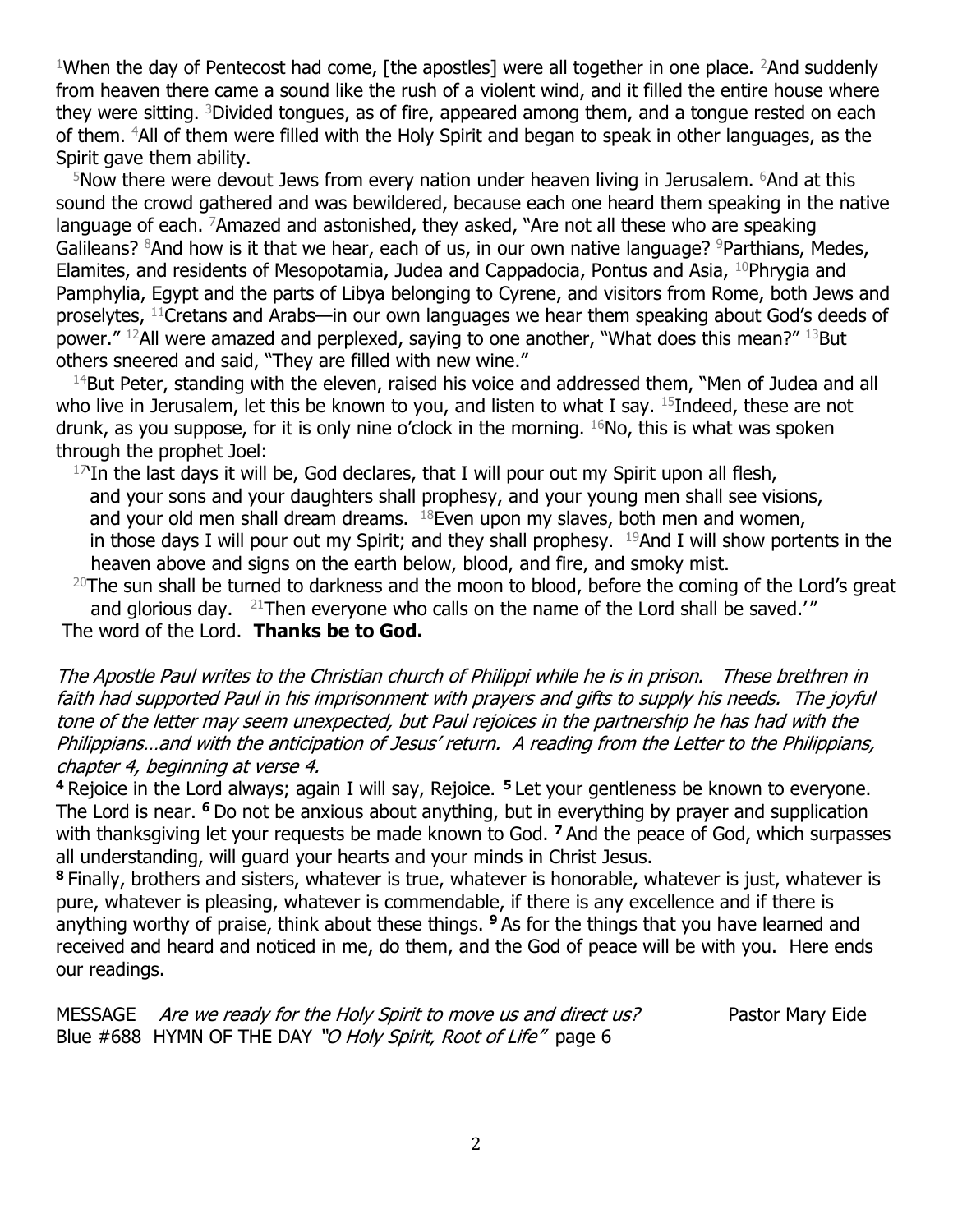## **GIVING**

\*THE APOSTLES' CREED (professed together)

**I believe in God, the Father almighty, creator of heaven and earth. I believe in Jesus Christ, his only Son, our Lord. He was conceived by the power of the Holy Spirit and born of the virgin Mary.**

**He suffered under Pontius Pilate, was crucified, died, and was buried. He descended into hell.\* On the third day he rose again. He ascended into heaven, and is seated at the right hand of the Father. He will come again to judge the living and the dead. I believe in the Holy Spirit, the holy catholic Church, the communion of saints, the forgiveness of sins, the resurrection of the body, and the life everlasting. Amen**  $*$  Or, He descended to the dead.

**\*** PRAYERS AND PETITIONS (L: God, in your mercy, **ALL: hear our prayer.)**

NOTE: Giving to support God's ministry at Shepherd of the Hill can be mailed to (Mailing address: 207 University St., Elk Mound, WI 54739 – OR – by going on our website (**www.sothem.org**) to **GIVE** tab to make a one time or reoccurring donation. Setting up an account with GivePlus is easy!

**\*** OFFERING PRAYERWe freely give **back to God what was first given to us, in order to grow and build God's kingdom. With gratitude and thanksgiving Lord, we offer you our time, energy, skills, and the things we treasure. Receive the gifts we bring, in the name of Jesus Christ, our strength and our Savior. Amen.** 

\* GREAT THANKSGIVING The Lord be with you. **And also with you.** Lift up your hearts. **We lift them to the Lord.** Let us give thanks to the Lord our God. **It is right to give our thanks and praise**

\* WORDS OF INSTITUTION

\* LORD'S PRAYER **Our Father, who art in heaven, hallowed be thy name; thy kingdom come; thy will be done; on earth as it is in heaven. Give us this day our daily bread. And forgive us our trespasses, as we forgive those who trespass against us. And lead us not into temptation; but deliver us from evil. For thine is the kingdom, the power and the glory, for ever and ever. Amen**

\* INVITATION In Christ's presence there is fullness of joy. Come to the banquet.

HOLY COMMUNION – All who are baptized and believe in the real presence of Jesus Christ in the bread and wine are welcome to commune with us. Gluten-free wafers available and give "thumbs up" for grape juice. Children who do not yet receive Holy Communion may come forward for a blessing. If you or a family member would like communion brought to them, please tell an usher.

\* POST COMMUNION PRAYER We give you thanks, generous God, for in this bread and cup we have tasted the new heaven and earth where hunger and thirst are no more. Send us from this table as witnesses to the resurrection, that through our lives, all may know life in Jesus' name. **Amen.** \* ANNOUNCEMENTS/BLESSING The God of peace, Father,  $\pm$  Son, and Holy Spirit, bless you, comfort you, and show you the path of life this day and always. **Amen.**

\* Blue #745 SENDING HYMN "My Lord of Lights" page 7 \* DISMISSAL Go in peace. Love your neighbor. **Thanks be to God.** \* POSTLUDE And the Michelle Young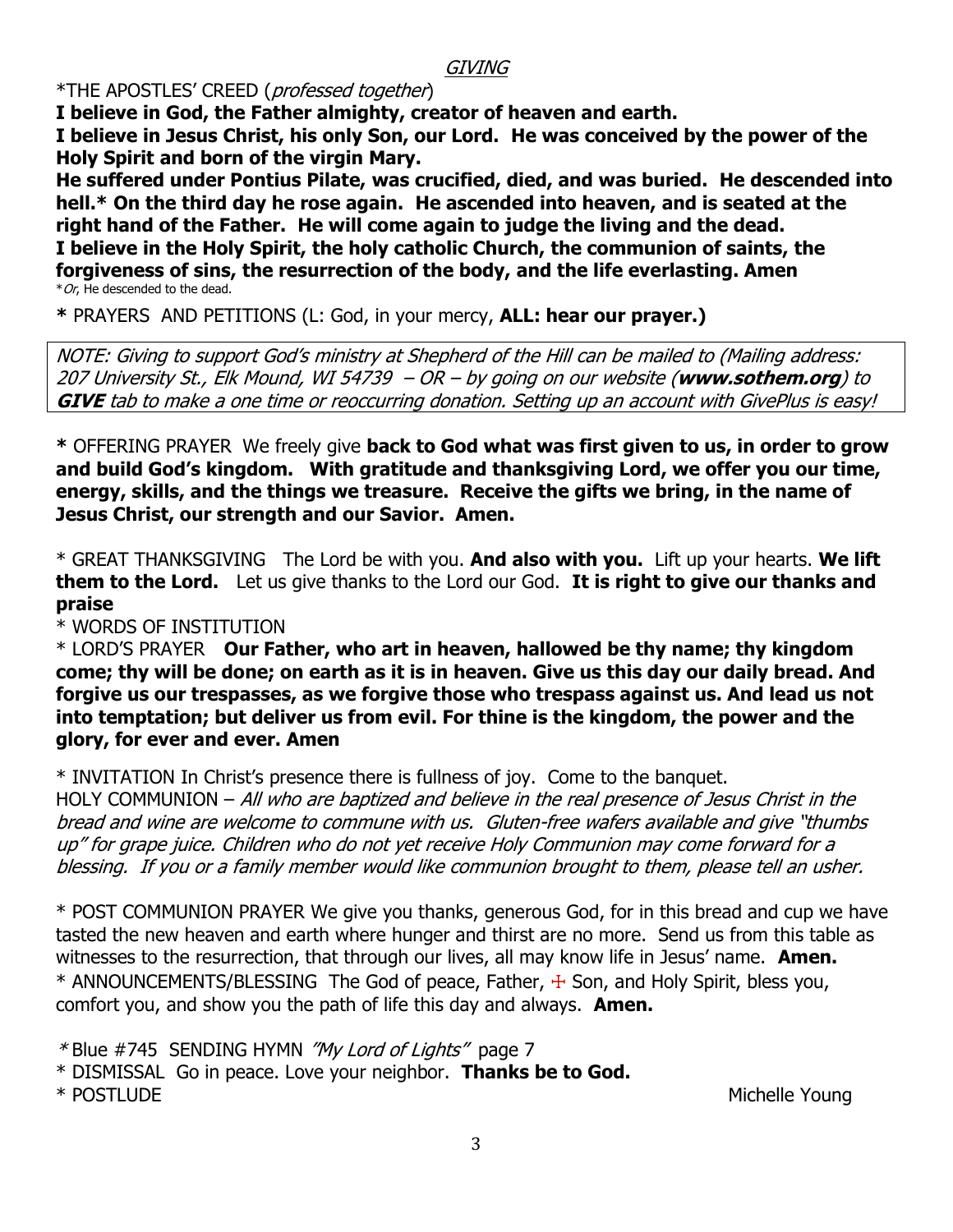Shepherd of the Hill Lutheran Church 207 University Street, Elk Mound, WI 54739 Office Phone: 715-879-5115 Email: [sothlc@sothem.org](mailto:sothlc@sothem.org) Website [www.sothem.org](http://www.sothem.org/) On Facebook Pastor Mary Eide (H) 715-309-4065 [meide@luthersem.edu](mailto:meide@luthersem.edu) Custodian, Terry Stamm 715-379-3728 Sunday School Coordinators: *Jaime Folczyk* mifolczyk@yahoo.com and Holly Sweeney [hollysweeney65@gmail.com](mailto:hollysweeney65@gmail.com) Financial Secretary: Barb Vadnais [barbvadnais1@gmail.com](mailto:barbvadnais1@gmail.com)

THIS WEEK AT CHURCH AND BEYOND OUR DOORS

| <b>TODAY:</b>      | 10:00am     | <b>Pentecost Sunday with Communion</b>    |
|--------------------|-------------|-------------------------------------------|
| Monday             | 9am         | Thrift Sale clean up                      |
|                    | 7pm         | <b>AA Meeting</b>                         |
| Tuesday:           | $4-6$ pm    | <b>Food Pantry</b>                        |
| Wednesday: 10:15am |             | Women's Retreat at Luther Park Bible Camp |
|                    |             | (Registration 9:30-10:15)                 |
| Thursday:          | 10:15am-3pm | Women's Retreat at Luther Park Bible Camp |
| Friday:            | 10-Noon     | <b>Food Pantry</b>                        |
| Sunday:            | 10:00am     | Worship w/Archer Schweers' baptism        |
|                    | 11:00am     | Fellowship                                |

ELCA **WOMEN'S** Chippewa Valley Conference **2022 RETREAT** at Luther Park Bible Camp 944 24 ¼ Street, Chetek, WI 54728 [www.LutherPark.org](http://www.lutherpark.org/) **Wednesday June 8th & Thursday 9th 2022 Presenter:** Sallie Ankerfelt **Music** with Dottie Hayden **Registration: \$80 for both days or \$40 for one day.** 

**AUTUMN FEST NEXT MEETING: Wednesday, 6/15 6pm** in church basement. Come join in the fun of planning this great event that brings neighbors together, raises funds for the weekend meals for kids in Elk Mound (Mounder Meals), as well as the church.

## VACATION BIBLE SCHOOL FLYERS/REGISTRATION FORMS available for **Make a Splash**

with Jesus" Aug.  $1^{st}$ -4<sup>th</sup> 6-8pm 3-year-olds through incoming 6<sup>th</sup> graders. Looking for 7<sup>th</sup>-12<sup>th</sup> graders and adult volunteers. Contact Jaime Folczyk (715-821-0796) or Holly Sweeney (715-456-6960). Thu.  $8/4<sup>th</sup>$  we will be having a POOL PARTY at Wakanda Park in Menomonie.

[Next organizational meeting is **Wed. 6/29 6pm @ Holly's 2847 35th Ave, EM.**]

**LUTHER PARK BIBLE CAMP:** Camp booklets are available at church, near the Mailboxes. You can also access information at their website:<http://lutherpark.org/>

- Parents: Use Code: **SH50** when you register, and the church will pay 50% of camp costs!!
- We have additional scholarship money available
- AND there are *Camperships* available through Luther Park. (Camperships forms available at church and online)

How to register? ONLINE or Mail in registration form or register online with deposit.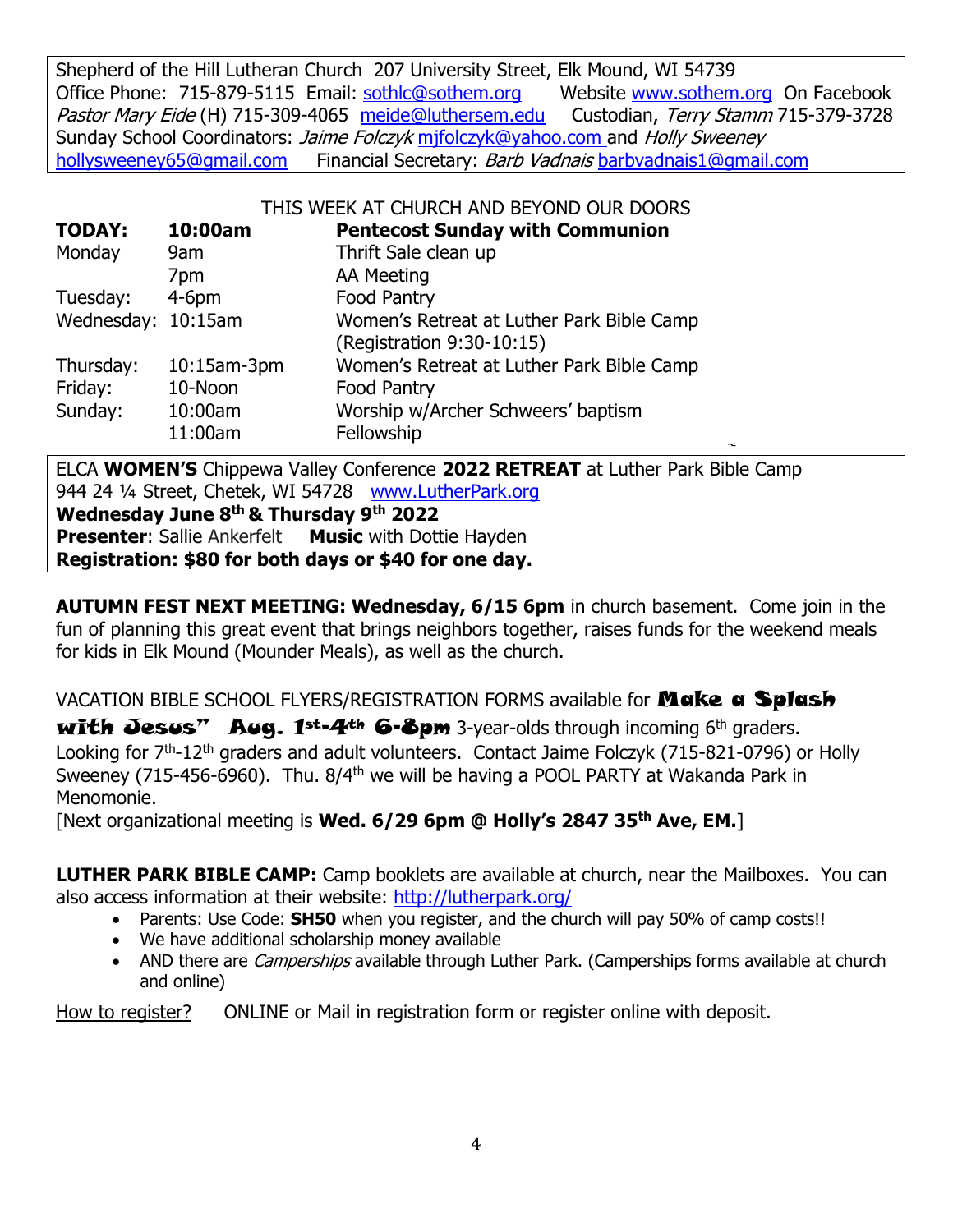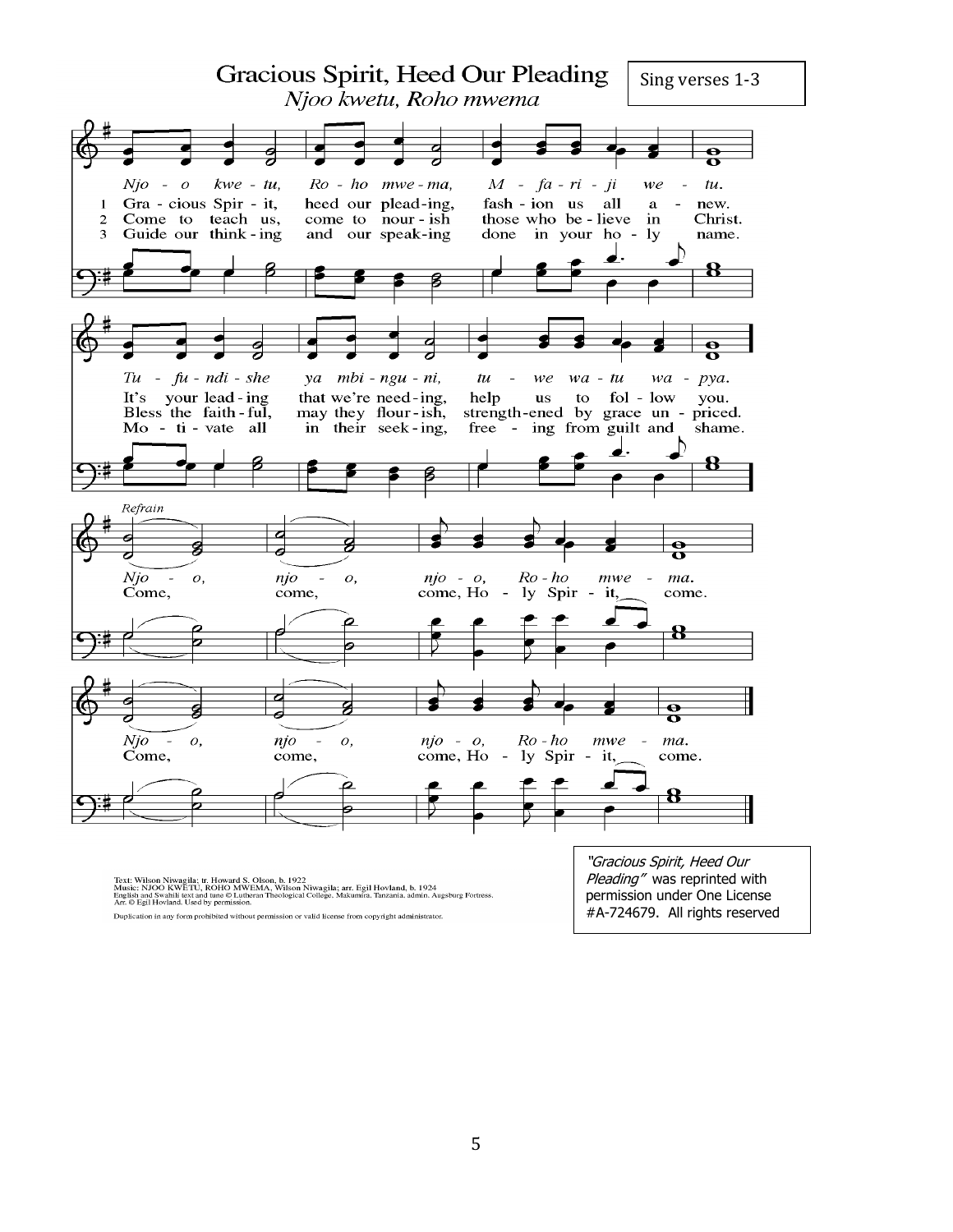

Text: Jean Janzen, b. 1933, based on Hildegard of Bingen, 1078-1179 Music: PUER NOBIS, European tune, 15th cent., adapt. Michael Praetorius, 1571-1621

Text © 1991 Jean Janzen, admin. Augsburg Fortress

Duplication in any form prohibited without permission or valid license from copyright administrator.

"Oh Holy Spirit, Root of Life" was reprinted with permission under One License #A-724679. All rights reserved